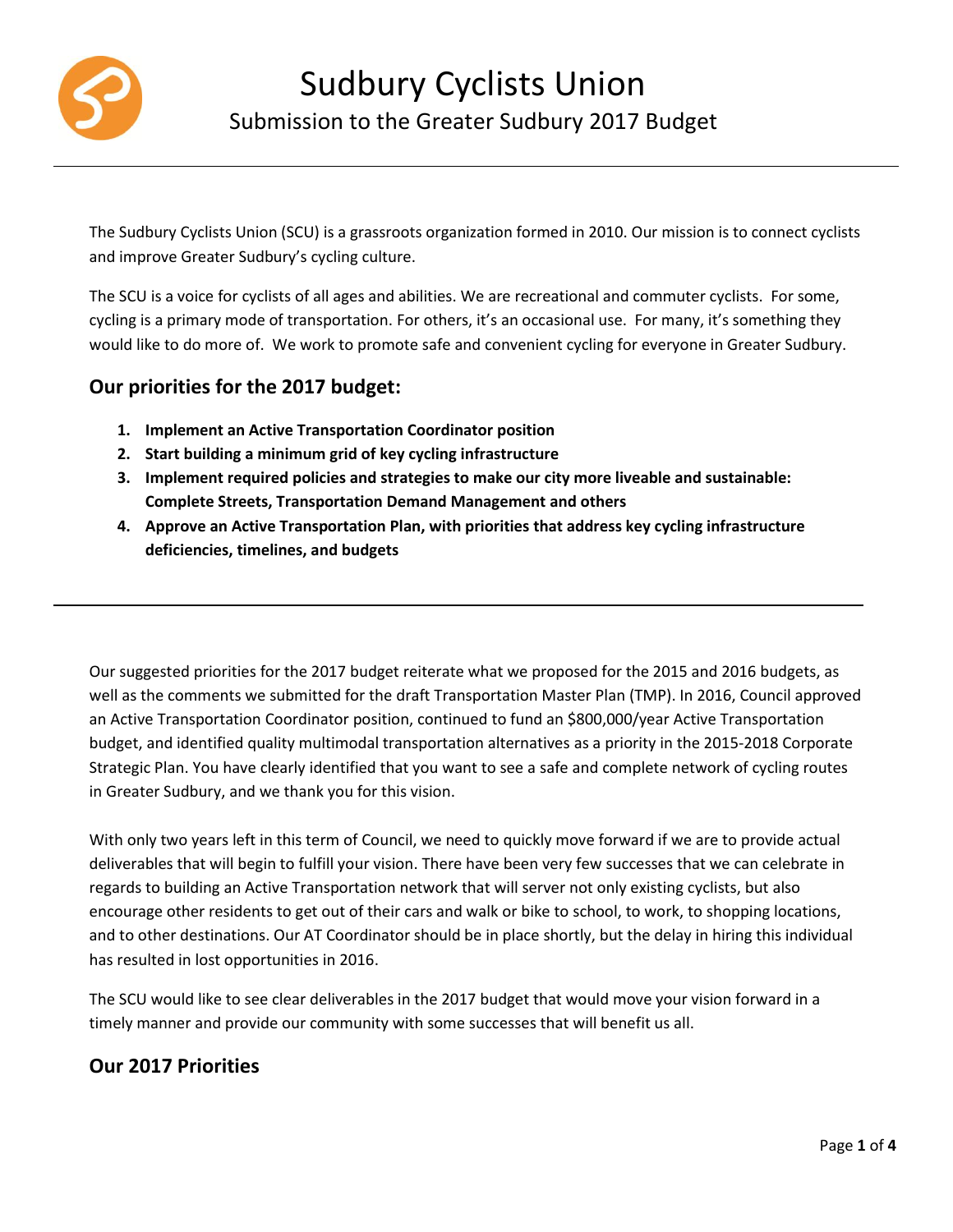#### **1. Implement an Active Transportation Coordinator position**

Thank you for approving a 5-year contract AT Coordinator position. We look forward to working with this individual on the priorities that we have previously identified. We look forward to seeing this individual's priorities and key deliverables/timelines as they relate to cycling.

## **2.** Begin completing our minimum grid of safe cycling infrastructure – start building key cycling **infrastructure projects in 2017**

Council has a vision of a more liveable city that will attract investment, business, and economic growth. A multi-modal transportation network in Greater Sudbury supports that vision.

With a new AT Coordinator, road infrastructure capital dedicated to new cycling infrastructure (\$800,000/year approved starting in 2015), and policies/strategies to ensure that all roads projects include provisions for all modes of transportation, we will be in a good position to work towards fulfilling your vision.

In order to realize that vision, we need to start planning and building cycling infrastructure as part of the 2017 budget. We had hoped to see some good inroads in 2016, but that did not materialize. Challenges like the Lorne Street reconstruction has highlighted that we need to implement Complete Streets on all of our roads and streets. All future road projects need to incorporate multi-modal infrastructure as per the Ontario Traffic Manual's Book 18: Cycling Facilities, and a full implementation plan needs to be developed to deal with the current multi-modal infrastructure deficit.

The SCU's top priority is to focus on building a minimum grid of safe cycling infrastructure that is connected and that retrofits the roads that are most dangerous for cyclists and pedestrians.

As proposed by the Sustainable Mobility Advisory Panel (SMAP), the minimum grid identifies:

- o high-risk dangerous roads that need to be retrofitted to provide safe infrastructure for cyclists of all ages and abilities
- $\circ$  key neighbourhood roads/streets that would allow cyclists to get to their destinations
- o community connectors that would allow cyclists in all Greater Sudbury to get to other communities

We suggest that implementation plans for a minimum grid be prepared in 2017 to take advantage of upcoming federal infrastructure funding (\$3.8M received) as well as funding that may soon flow from the provincial government.

### **3. Implement the policies, plans and strategies that will make our city more liveable**

We support critical policies and strategies that should be developed and implemented in 2017/18 including:

A **Complete Streets Policy** and accompanying **Guidelines**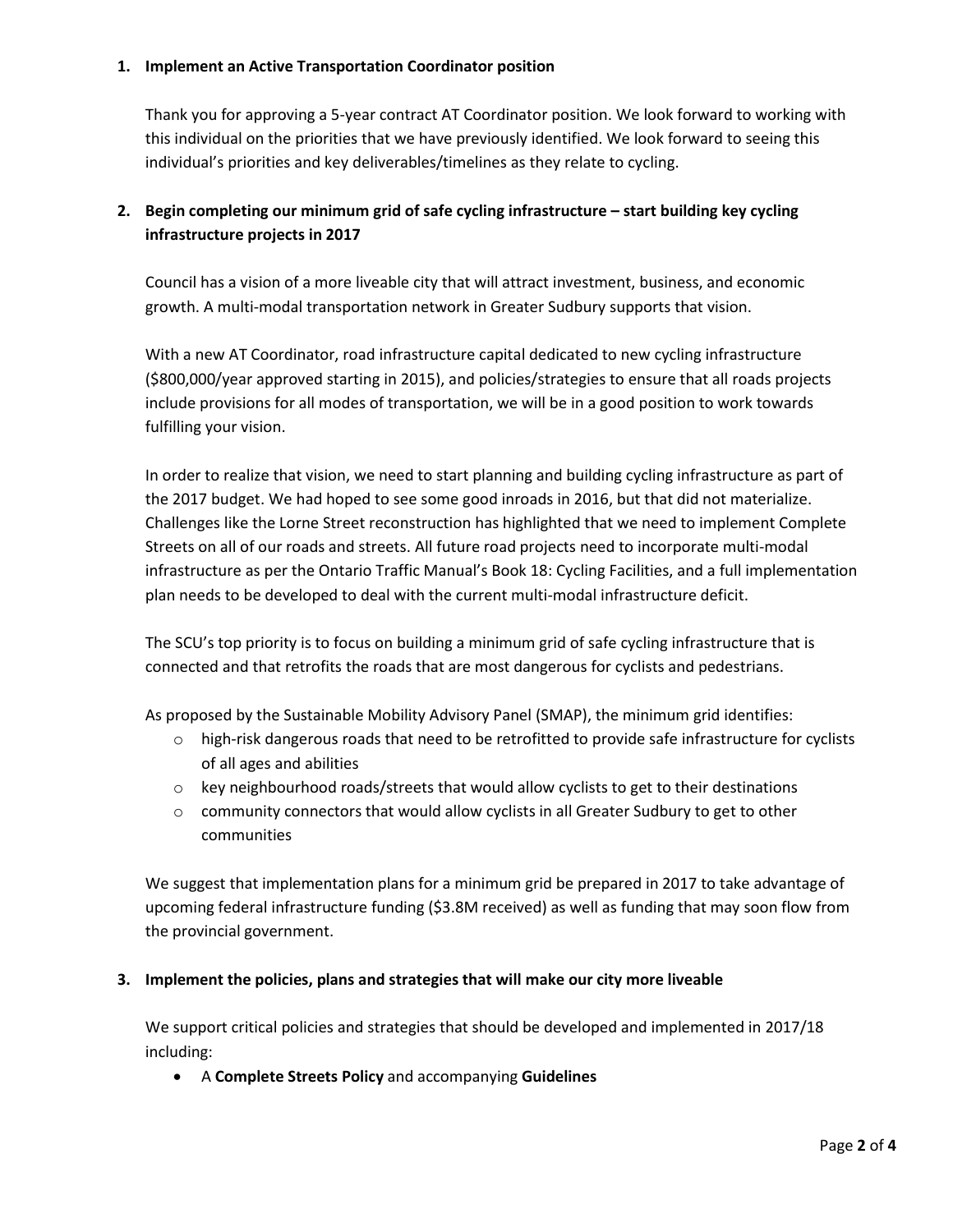- **Transportation Demand Management strategies** that are critical to solving congestion, gridlock and ballooning road expenses
- A **cycling infrastructure priority index** that identifies required road cycling retrofits
- **New levels of service based on all modes of transportation and that include metrics and measurement criteria for walking, cycling, taking transit, cars and trucks**
- The **new road classifications** and **new road design standards** proposed in the Master Transportation Plan

### **4. Approve an Active Transportation Plan**

One of the *2015-2018 Corporate Strategic Plan*'s priorities is sustainable infrastructure, including a priority to "*provide quality multimodal transportation alternatives for roads, transit, trails, paths and sidewalks, and connect neighbourhoods and communities within Greater Sudbury*." (p. 11)

The strategic priorities within that priority are to

- Complete a full Multimodal Transportation Plan and
- Implement the policies and strategies identified in an improved and updated full multimodal transportation plan (p. 19)

The *Implementation Plan* for the Corporate Plan notes that the completion dates for these strategic priorities are March 2018. However, the implementation plan is based on using the proposed Active Transportation Plan section within the Master Transportation Plan. The SCU believes that without a proper implementation plan for a city-wide cycling network which includes budgets, timelines and revised priorities, we will not meet the goal to truly provide *quality multimodal transportation alternatives and connect neighbourhoods and communities within Greater Sudbury*.

We ask that you will direct staff to build on the proposed Active Transportation Plan in the Master Transportation Plan and plan/implement timelines and projects that will allow us to more quickly build a complete network. The current plan has timelines that indicate that a safe and complete network can only be completed in 15 to 20 years.

We need an Active Transportation Plan that is not based on our current strategy of implementing Complete Streets only when a road is due for a major reconstruction. We suggest that the AT Coordinator's top priorities is to look at better timelines and priorities so we can more quickly build a network that will meet the needs of our recreational cyclists as well as people who use bikes to get to work, to school, and to other destinations, and people who would otherwise use bikes but are afraid to ride on our existing roads.

## **Transportation is moving people, not just cars**